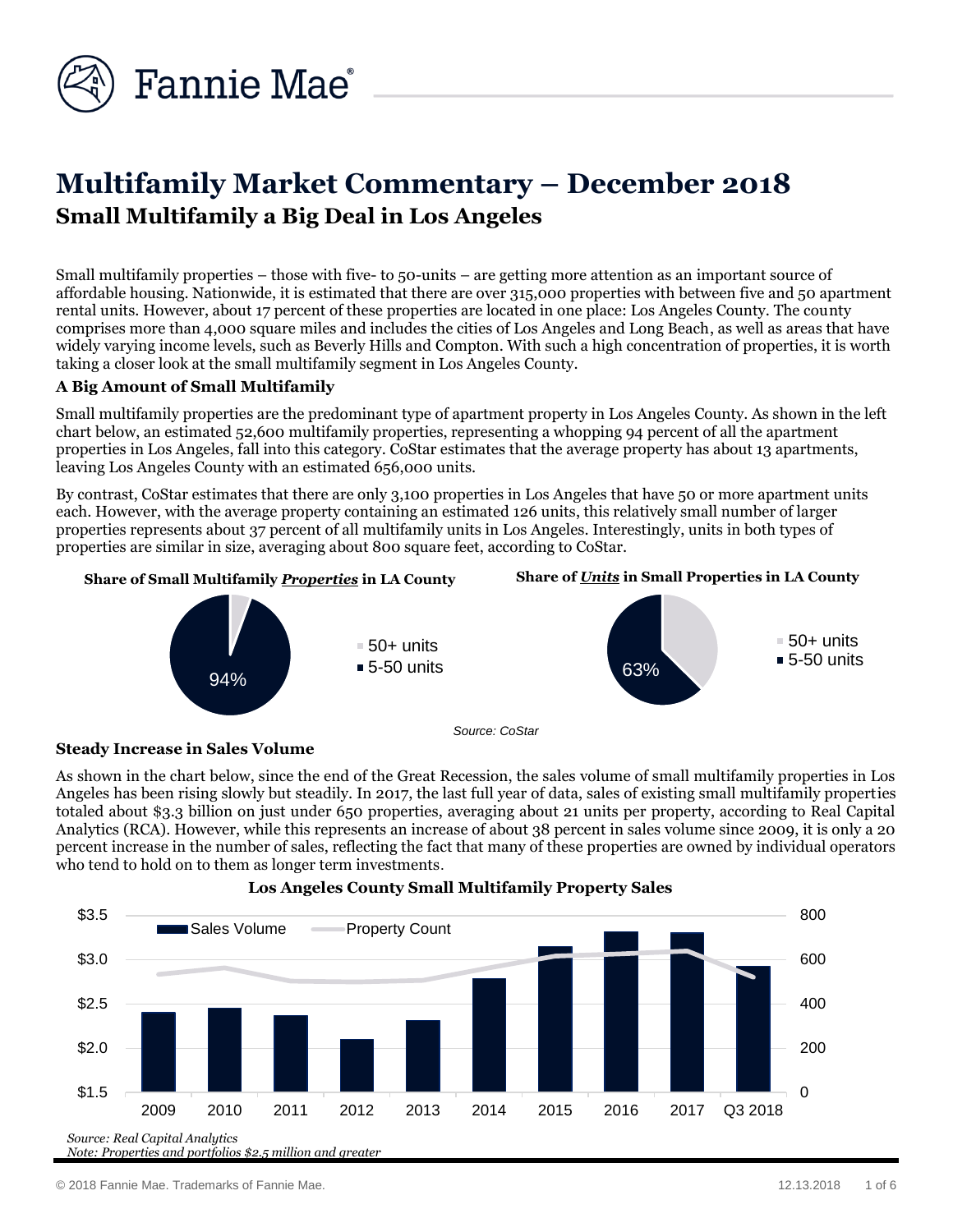

Sales will likely be incrementally higher this year as the sales volume totaled an estimated \$2.9 billion on just over 520 properties for the first nine months of the year. The average sales price per unit has grown by nearly 50 percent since 2010, to about \$306,000 in 2018, reflecting the increasing interest in this asset class by investors in Los Angeles County.

#### **Predominant Buyers are Private Entities**

As shown in the adjacent chart, the vast majority of investors in small multifamily properties in Los Angeles County, 94 percent, are private entities – either privately-held companies or high net worth individuals. Another 2.2 percent were considered institutional investors, such as life insurance companies and pension plans.

Similarly, the investor composition remains unchanged for recent sales. Nearly 95 percent of buyers were private entities and another 2.6 percent were institutional entities. Since January 1, 2017, Arcadia, California-based Positive Investments was the private entity with the highest number of acquisitions, acquiring 36 properties with an average price of \$4.1 million. Los Angeles-based Xenon Investment Corporation was second, acquiring 13 properties with an average sales price of \$8.0 million.

Rounding out the top three buyers of small multifamily properties in Los Angeles County was San Francisco-based Prana Investments, a private equity fund which is considered an institutional investor. Since 2017, Prana has purchased 12 properties with an average sales price of \$5.3 million.

### **Few Portfolios Changed Hands**

**Share of Los Angeles County Small Multifamily Properties by Investor Type (As of November 28, 2018)**



*Source: Real Capital Analytics Note: Properties and portfolios \$2.5 million and greater*

Surprisingly, most of the 1,200 properties that changed hands were individual sales. Only 21 portfolios were sold since January 1, 2017, containing an estimated 655 units. Most portfolios consisted of just two properties and only a handful consisted of three properties. Xenon Corporation, one of the most active buyers in the county, acquired two portfolios: a \$15.1 million two-property portfolio in Burbank with 44 units, funded with a \$5 million loan from Banc of California; and an \$8.6 million two-property portfolio consisting of 36 units in Van Nuys.

### **Great Variation in Sales Prices**

Sale prices of individual small multifamily properties sold since January 1, 2017 have varied greatly. Perhaps surprisingly, the highest overall sales price for a small multifamily property was not in Malibu or Beverly Hills, but in the East Los Angeles/Long Beach submarket. According to RCA, Greentek Investments purchased the 47-unit mid-rise 608 Westlake Apartments in June 2018 for \$31.5 million. The highest average prices per unit were still found in Beverly Hills, Malibu, and Santa Monica, however. The lowest sales price reported by RCA was for the six-unit 2743 Fairmount Avenue in Los Angeles, which sold for an estimated \$1 million.

### **Cap Rates Remain Tight**

Cap rates for all types of multifamily in Los Angeles have been falling since the end of the Great Recession due to healthy job growth coupled with continued low interest rates. As shown in the chart to the right, cap rates on small multifamily properties fell to 4.1 percent in 2017 from 5.6 percent in 2009. Cap rates for small multifamily properties have generally been slightly below cap rates for larger properties. While cap rates inched up in the first nine months of 2018, they remain low at an estimated 4.2 percent and remain slightly below the 4.4 percent recorded for larger multifamily properties.

# **Small vs. Large Multifamily Average Cap Rates in LA County**

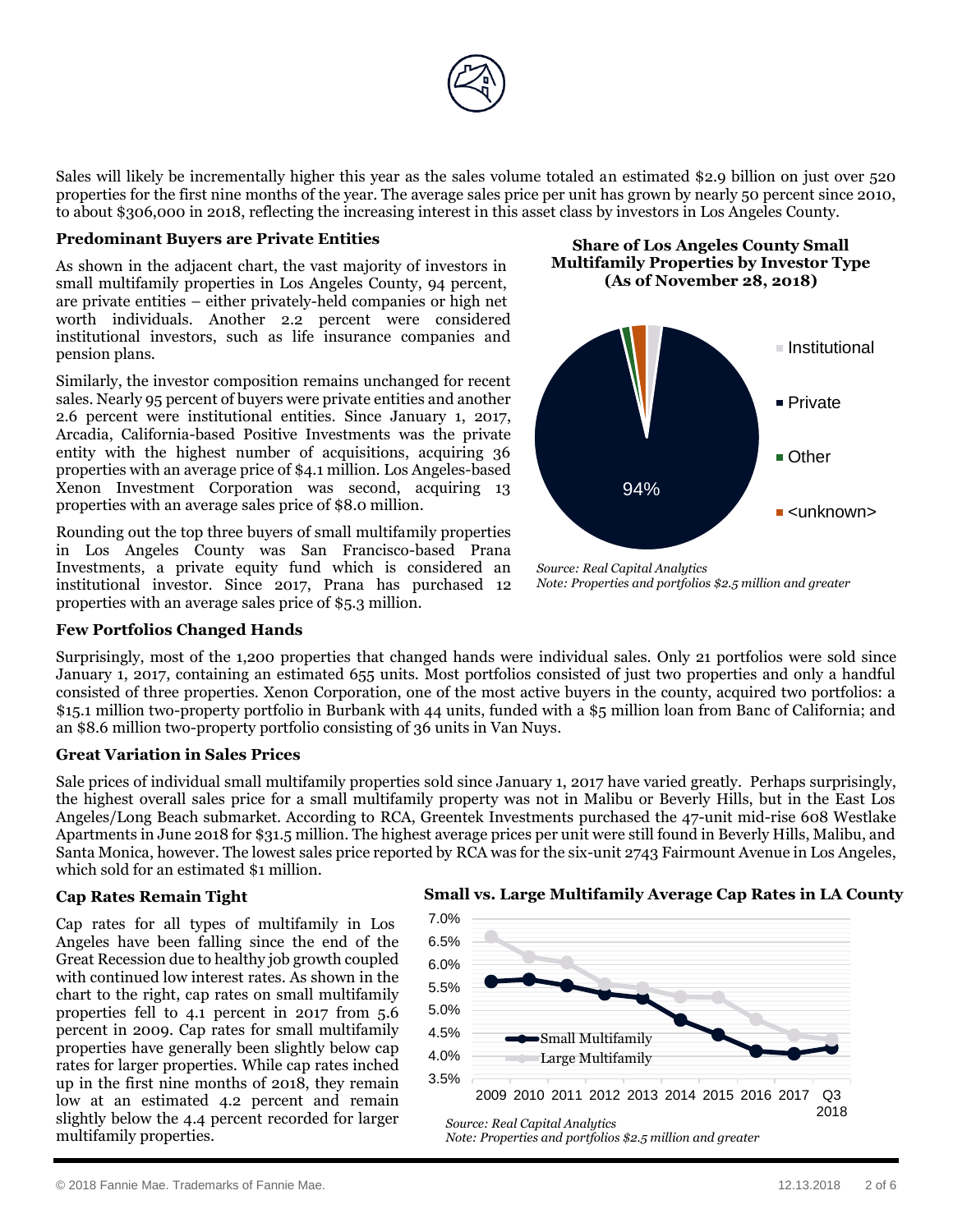

# **Significant Refinancing Volume**

Lending volume has been rising steadily since the end of the Great Recession. Loan volumes on small multifamily properties in Los Angeles totaled \$4.9 billion in 2017 on approximately 1,350 loans. That's up from an estimated 200 loans with a total loan volume of \$500 million in 2009.

However, as shown in the left chart below, growth has primarily been in refinances. Refinance volume grew to \$3.4 billion on under 900 loans in 2017, up from \$300 million on approximately 120 loans in 2009. By contrast, loans on sales of small multifamily properties grew to \$1.5 billion on about 450 properties in 2017, up from an estimated \$200 million on under 100 properties in 2009 – another indication that these properties do not change hands frequently.



# **Small Multifamily Lending Volume and Number of Loans…**

*\* Through September 30, 2018 \* Through November 28, 2018*

*Source: Real Capital Analytics Note: Properties and portfolios \$2.5 million and greater.*

### **Most Lending Under \$6 Million**

Loans with balances under \$3 million represented the majority of loans, with \$2.7 billion on 1,217 loans originated between January 1, 2017 and November 28, 2018. Measured by lending volume, loans with balances over \$3 million and up to \$6 million, accounted for the majority of lending, with \$3.8 billion on an estimated 912 loans

There was also some large loan lending on small multifamily properties over the past 18 months. For example, the highest balance loan originated since January 1, 2017 was the \$22.5 million refinance of the 44-unit mid-rise property located at 850 Crenshaw in the city of Los Angeles that was financed by JP Morgan in July 2018.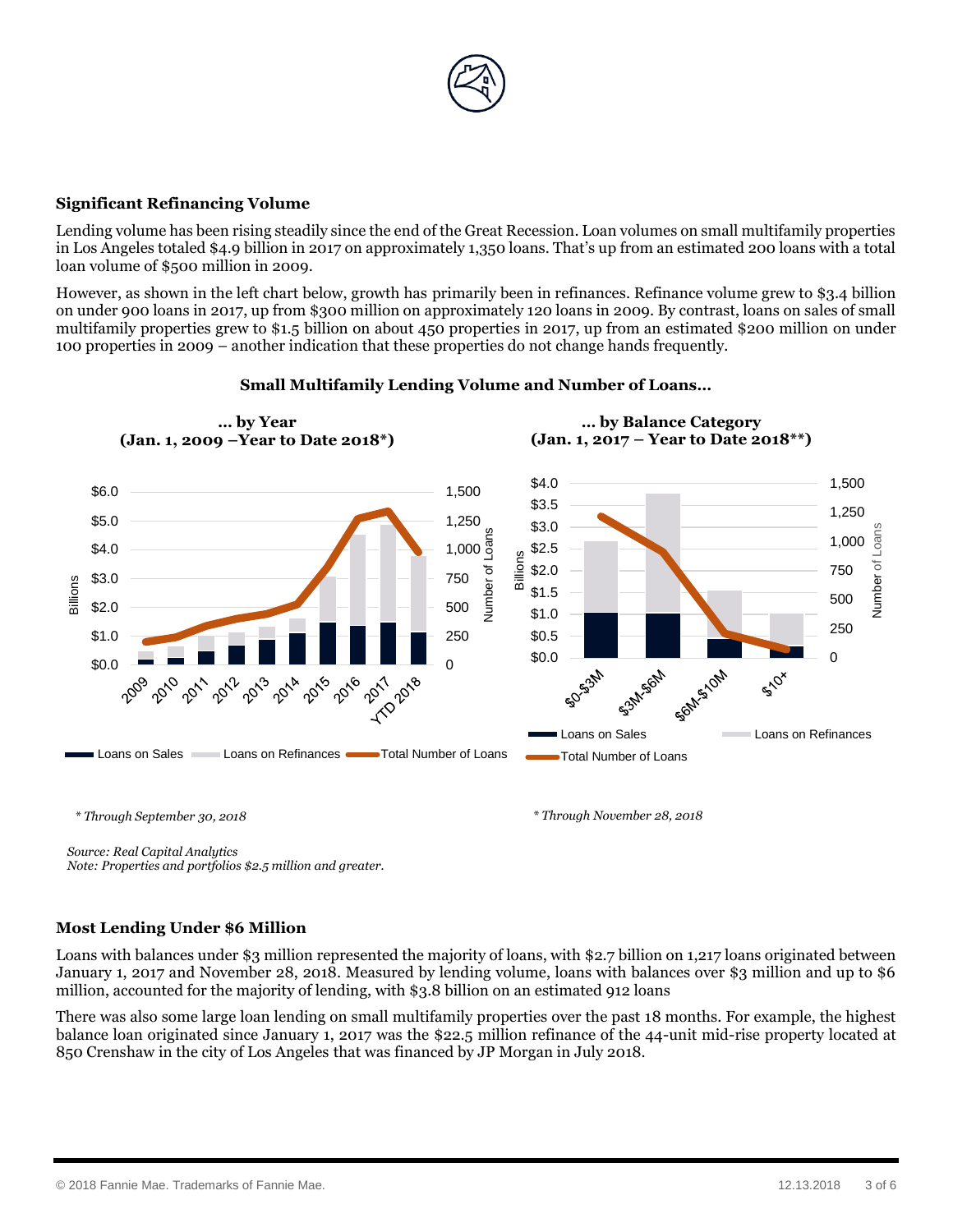

# **Mortgage Bankers Also Show High Volume**

Another measure of lending on small multifamily properties are loans with very small balances. Generally loans originated under \$1 million in Los Angeles are most likely to finance properties with 5-50 units. [probably well under 50 units…]

According to the Mortgage Bankers' Association's 2017 Annual Survey of Multifamily Lending, the Los Angeles metro area recorded the highest dollar volume of very small multifamily loans in 2017[?], with a \$1.1 billion volume on 1,743 of closed loans in 2017. The average loan size was \$659,000.

 $$0.1 - $0.1$ 

\$1.6

#### **Banks are Predominant Funders**

The majority of financing on small multifamily loans in Los Angeles County by lending volume is done by banks, as shown in the adjacent chart. Since January 1, 2017, banks financed an estimated \$6.2 billion in small multifamily loans. Government Agencies, including Fannie Mae and Freddie Mac, came in a distant second with \$1.6 billion.

J.P. Morgan led the banking segment financing with an estimated \$2.9 billion on 816 small multifamily transactions.

Other active lenders in the banking segment included Banc of California with an estimated \$423 million on 91 loans; First Republic Bank financing about \$285 million on 80 loans; and Luther Burbank Savings financing about \$238 million on 67 loans. Opus Bank rounded out the top five lenders, financing \$190 million on 54 loans.

# **Small Multifamily Performing Well**

Vacancies for all types of apartment properties in Los Angeles were tight as of third quarter 2018, as shown on the table on the next page. However, vacancies in small multifamily properties were 3.1 percent as of the end of the third quarter of 2018 compared to 4.5 percent in larger multifamily properties. Further, vacancies in small multifamily properties fell by -0.3 percent year over year in Los Angeles as of the end of the third quarter, while vacancies rose by a similar amount in larger multifamily properties.

### **Small Multifamily Appears to be More Affordable…**

The average asking rent for an apartment in a small multifamily property in Los Angeles is \$1,500 compared to \$2,000 for an apartment in a larger multifamily property. Further, rents in the smaller properties grew more slowly, at 1.8 percent year over year as of the third quarter 2018, compared to larger multifamily properties in which rents grew by an estimated 3.2 percent. This is most likely because units in small properties tend to be older and usually do not have the sorts of amenities



■ Bank

■ CMBS

■ Financial

 $\blacksquare$  Insurance

■ Other

■ Government Agency

\$6.2

*Source: Real Capital Analytics Note: properties and portfolios \$2.5 million and greater.*

\$0.1 \$0.3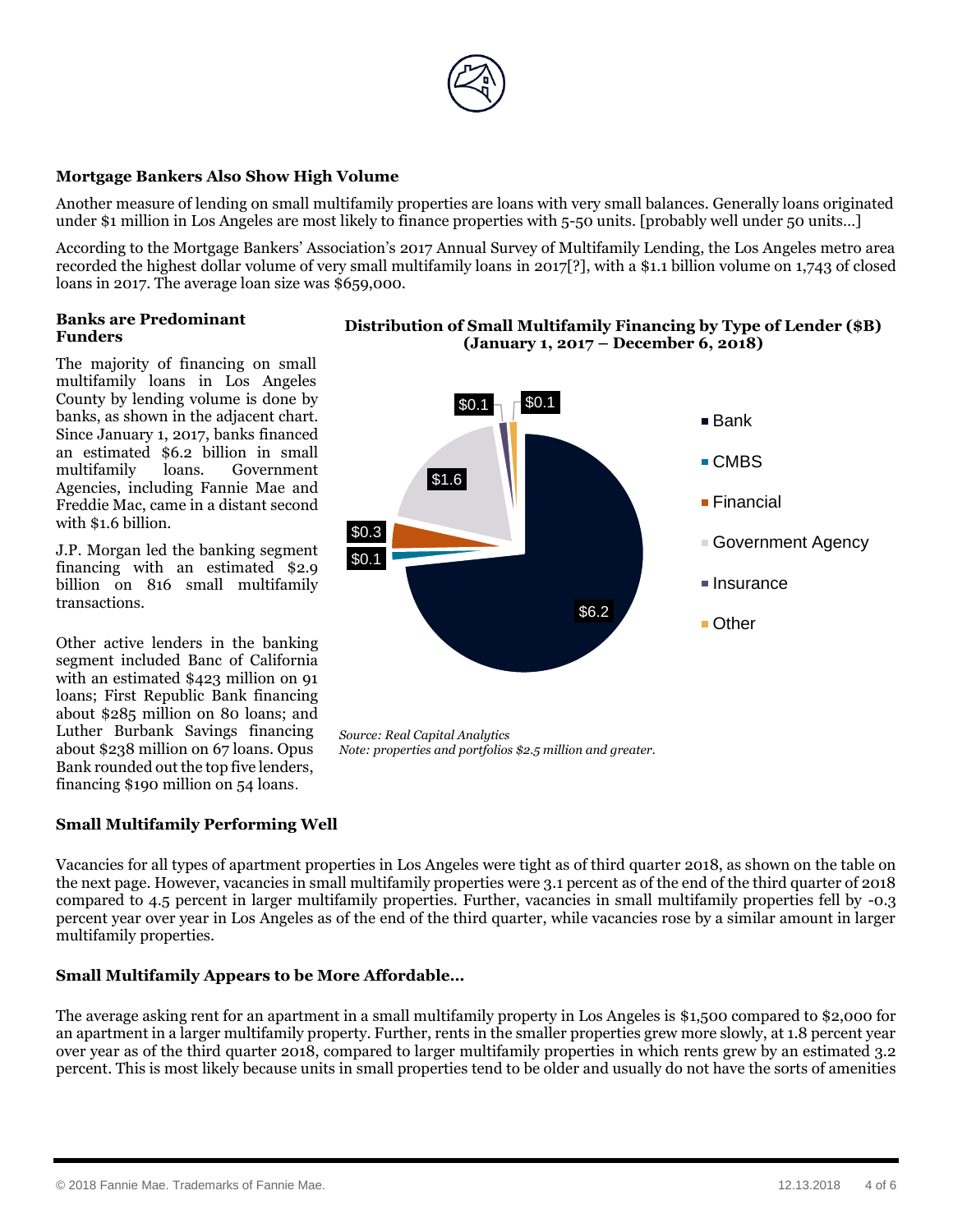

that command the area's highest rents. As shown in the table on the next page, the average year built for a small multifamily property in Los Angeles is 1957 compared to 1977 for a large multifamily property.

|                                 | Los Angeles Small Multifamily<br>$(5-50 \text{ units})$ | Los Angeles Large Multifamily<br>$(51+ Units)$ |
|---------------------------------|---------------------------------------------------------|------------------------------------------------|
| Asking Rent                     | \$1,500                                                 | \$2,000                                        |
| Rent Growth (Year over Year)    | 1.8%                                                    | $3.2\%$                                        |
| $Vacancy(\%)$                   | $3.1\%$                                                 | 4.5%                                           |
| Vacancy Growth (Year over Year) | -0.3%                                                   | $0.3\%$                                        |
| Average Year Built              | 1957                                                    | 1977                                           |

# **Los Angeles Multifamily Market Performance (existing properties)**

*Source: CoStar*

# **…but New Units are Expensive**

Like other major metros, Los Angeles has seen new multifamily supply added in both the small and large segments. As shown on the charts below, over the past decade, 415 properties containing approximately 9,700 units, have been added in the small multifamily segment. Over the same time period, approximately 350 new properties containing almost 59,000 units were added in the larger multifamily sector.

There is not a significant difference in the rent level of new units between small multifamily and large multifamily buildings. For instance, the average rent of a unit in a large multifamily property built during the past decade was about \$2,900 as of the end of third quarter 2018. Similarly, the average rent for a unit in a small multifamily property built during the past decade was about \$2,700. Rents are typically considered affordable when a renter household spends no more than 30 percent of household income on rent and utilities. In both cases, a renter household would have to earn in excess of \$100,000 per year to be able to afford the rent for a relatively new unit in Los Angeles. As a result, it would appear that the comparative affordability advantage for small multifamily comes from the age of the housing stock, rather than the number of units at the property.



### **Cumulative New** *Properties* **Cumulative New** *Units,* **LA Multifamily Market** *,* **LA Multifamily Market**